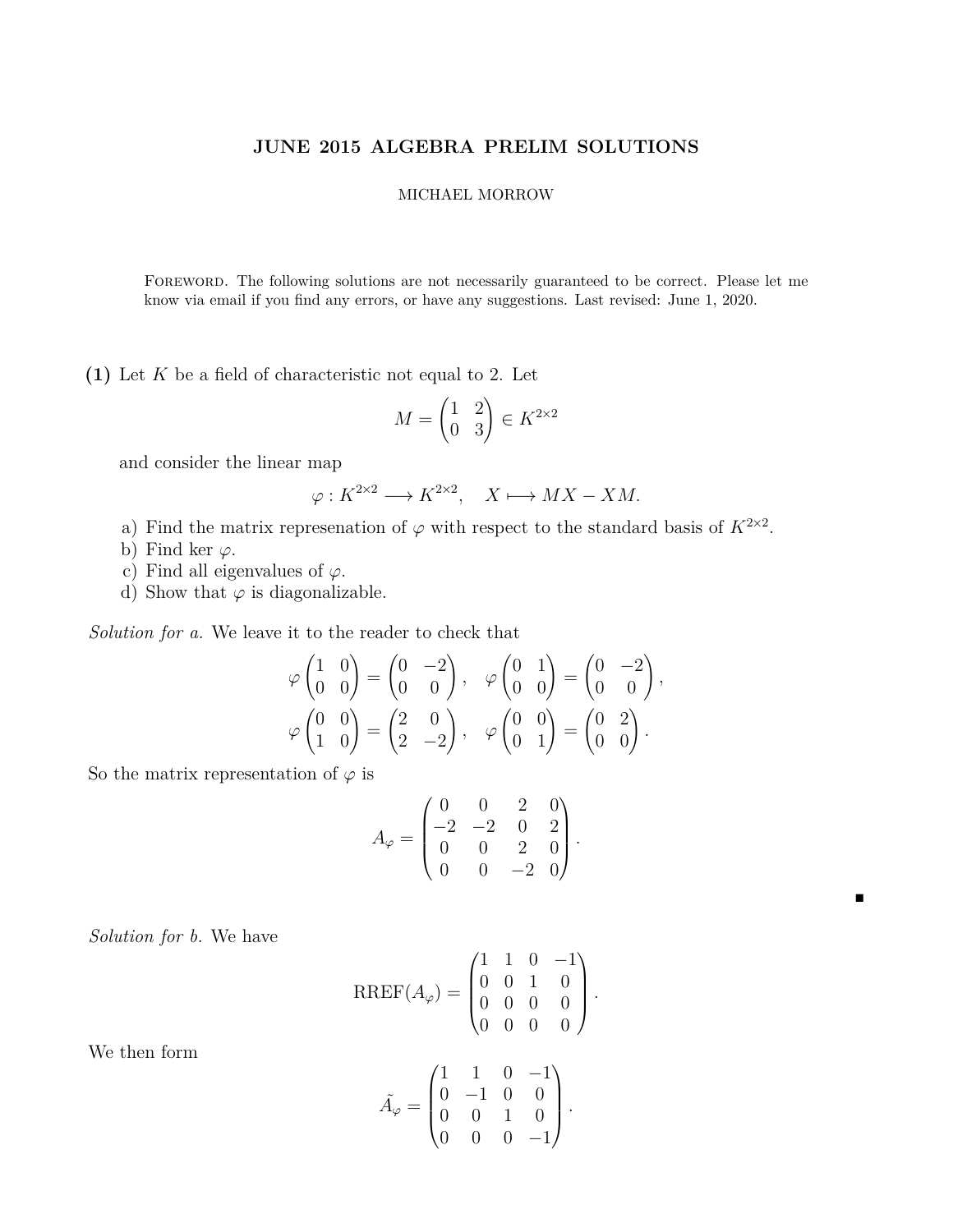Hence ker  $A_{\varphi} = \langle (1, -1, 0, 0), (-1, 0, 0, -1) \rangle$ . Therefore,

$$
\ker \varphi = \langle \begin{pmatrix} 1 & -1 \\ 0 & 0 \end{pmatrix}, \begin{pmatrix} -1 & 0 \\ 0 & -1 \end{pmatrix} \rangle.
$$

 $\blacksquare$ 

*Solution for c.* The eigenvalues of  $\varphi$  are the eigenvalues of  $A_{\varphi}$ . Therefore, we compute

$$
\det(\lambda I_4 - A_{\varphi}) = \det\begin{pmatrix} \lambda & 0\\ 2 & \lambda + 2 \end{pmatrix} \det\begin{pmatrix} \lambda - 2 & 0\\ 2 & \lambda \end{pmatrix} = \lambda^2(\lambda^2 - 4).
$$

So the eigenvalues of  $\varphi$  are 0 with alg. mult. 2, and  $\pm 2$  with alg. mults. 1.

*Solution for d.* Since the algebraic multiplicities of the eigenvalues  $\pm 2$  are both 1, this forces the geometric multiplicities to be 1. So we need only check that the geometric multiplicity of the eigenvalue 0 is 2. Since ker  $\varphi$  is the eigenspace of the eigenvalue 0, part (b) says that the dimension is 2, so  $\varphi$  is diagonalizable.

**(2)** Let *K* be a field, *a* an element in a field extension such that *a* is algebraic over *K*. Denote by  $f \in K[x]$  the minimal polynomial of *a* over *K*. Consider the *K*-vector space  $V = K[x]/(f)$ and the *K*-linear map

$$
\varphi: V \longrightarrow V, \quad g + (f) \longmapsto xg + (f).
$$

Thus,  $\varphi \in \text{End}(V)$ . Show that the minimal polynomial of  $\varphi$  is given by f.

*Solution.* It is easier to think about this problem in terms of the isomorphism  $V \cong K(a)$ . Here,  $x + (f)$  corresponds to *a*, so we are really working with the map

$$
\varphi: K(a) \to K(a), \quad v \mapsto av.
$$

Let  $f = x^n + b_{n-1}x^{n-1} + \ldots + b_0$  for some  $b_i \in K$ , let  $v \in K(a)$ , and observe

$$
f(\varphi)(v) = (\varphi^n + b_{n-1}\varphi^{n-1} + \dots + b_0 \text{id})(v)
$$
  
=  $\varphi^n(v) + b_{n-1}\varphi^{n-1}(v) + \dots + b_0 \text{id}(v)$   
=  $a^n v + b_{n-1}a^{n-1}v + \dots + b_0 v$   
=  $(a^n + b_{n-1}a^{n-1} + \dots + b_0)v$   
=  $f(a)v$   
= 0 (since *a* is a root of *f*).

Therefore  $f(\varphi) = 0$ , and since f is monic-irreducible, f is the minimal polynomial of  $\varphi$ .

**(3)** Let *G* be a finite group and  $\mathcal{X} = \{H \leq G\}$ , that is,  $\mathcal{X}$  is the set of all subgroups of *G*. Consider the action

$$
G \times \mathcal{X} \longrightarrow \mathcal{X}, \quad (g, H) \longmapsto gHg^{-1}
$$

and denote by  $\mathcal{O}_H$  the orbit of  $H \in \mathcal{X}$ . Show the following:

- a) For any  $H \in \mathcal{X}$  we have  $|\mathcal{O}_H| = 1 \iff H \lhd G$ .
- b) Let *p* be a prime and *G* be a nontrivial *p*-group. Let  $n = |\mathcal{X}|$  and *m* be the number of normal subgroups of *G*. Show that  $p \mid (n-m)$ .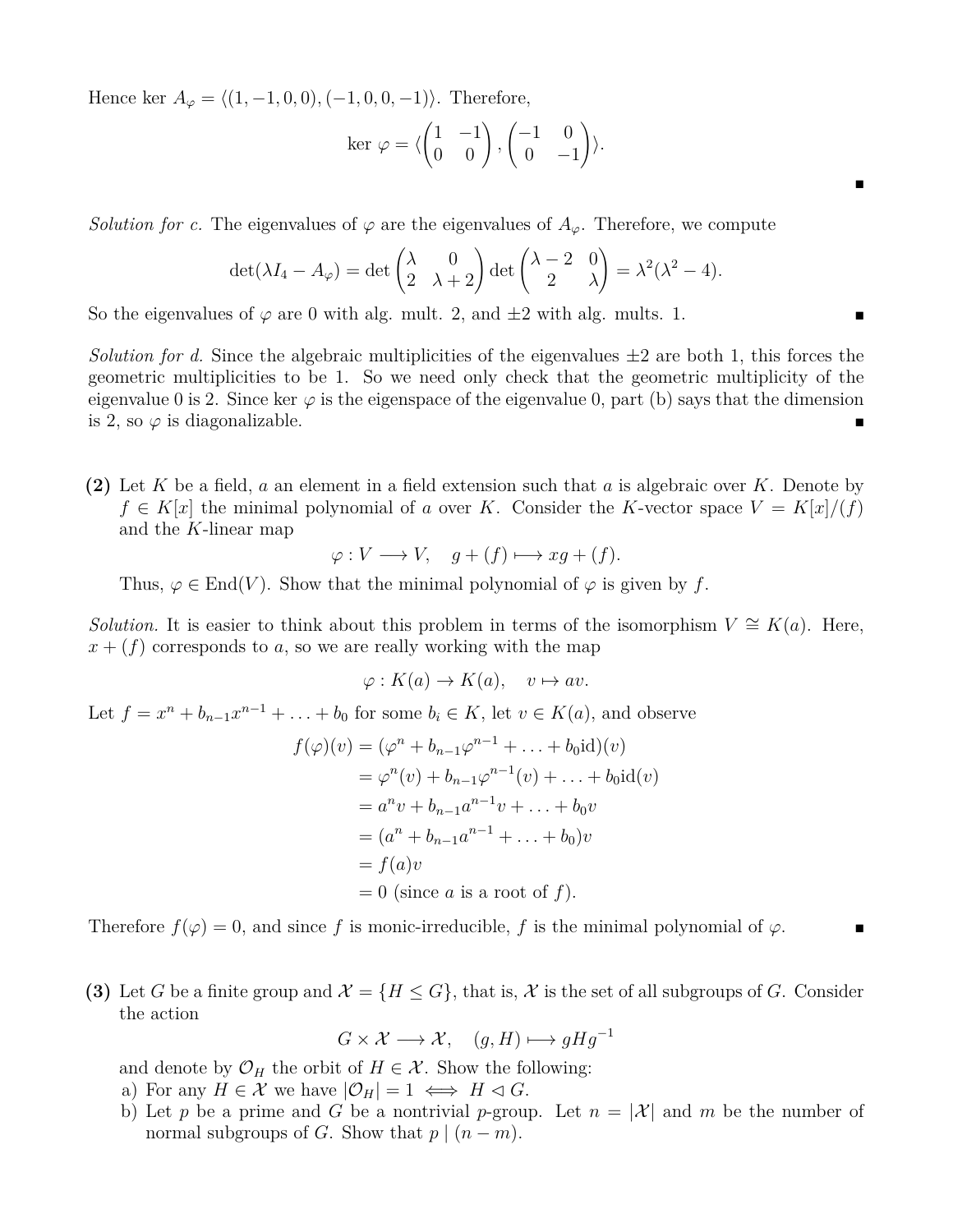*Solution for a.* Observe

$$
|\mathcal{O}_H| = 1 \iff |\{gHg^{-1} | g \in G\}| = 1
$$
  

$$
\iff gHg^{-1} = H \text{ for all } g \in G \text{ (since } eHe^{-1} = H \in \mathcal{O}_H)
$$
  

$$
\iff H \lhd G.
$$

 $\blacksquare$ 

 $\blacksquare$ 

*Solution for b.* By part (a), this action has precisely *m* fixed points. By the Fixed Point Lemma for *p*-groups,  $m \equiv n \pmod{p}$ , hence  $p \mid (n-m)$ .

- **(4)** Consider the group  $G = \mathbb{Q}/\mathbb{Z}$  under addition.
	- a) Let  $a, b \in \mathbb{Z}$  with  $b \neq 0$  and suppose  $gcd(a, b) = 1$ . Show that  $\langle \frac{a}{b} + \mathbb{Z} \rangle = \langle \frac{1}{b} + \mathbb{Z} \rangle$  for the cyclic subgroups of *G* generated by the given elements.
	- b) Show that for each  $n \in \mathbb{N}$  there exists a unique subgroup of order *n*.

*Solution for a.* Observe

$$
x \in \langle \frac{a}{b} + \mathbb{Z} \rangle \iff x = \frac{a}{b} \cdot k + \mathbb{Z} \text{ for some } k \in \mathbb{Z}
$$

$$
\iff x = \frac{1}{b} \cdot ak + \mathbb{Z}
$$

$$
\iff x \in \langle \frac{1}{b} + \mathbb{Z} \rangle.
$$

*Solution for b.* Let  $n \in \mathbb{N}$ . Then  $N = \langle \frac{1}{n} + \mathbb{Z} \rangle$  is a subgroup of order *n*. Since any other subgroup of order *n* must be of the form  $\langle \frac{a}{n} + \mathbb{Z} \rangle$  for some  $a \in \mathbb{Z}$ , it follows that *N* is unique by part (a).

**(5)** Let *K* be a field and  $f, g \in K[x]$ . Show TFAE: i) There exists a ring map of the form

$$
\varphi: K[x]/(f) \longrightarrow K[x]/(g), \ p + (f) \longmapsto p + (g).
$$

ii) *q* divides *f* in  $K[x]$ .

*Solution.* (*i*  $\implies$  *ii*) We have  $f + (g) = \varphi(f + (f)) = \varphi((f)) = (g)$ , so  $f \in (g)$ , hence *g* divides *f* in *K*[*x*]. Note that  $\varphi$ ((*f*)) = (*g*) since ring maps must take zero to zero.

 $(i \iff ii)$  Since *g* divides *f*, we have  $f \in (g)$ , so  $(f) \subset (g)$ . We need to show  $\varphi$  is a ring map. First, let's show  $\varphi$  is well-defined. Let  $p_1 + (f) = p_2 + (f) \in K[x]/(f)$ . Then  $p_1 - p_2 \in (f) \subset (g)$ , so  $p_1 + (g) = p_2 + (g)$ . Therefore  $\varphi(p_1 + (f)) = \varphi(p_2 + (f))$ , so  $\varphi$  is well-defined. Now observe

$$
\varphi(p_1 + (f) + p_2 + (f)) = \varphi((p_1 + p_2) + (f))
$$
  
= (p\_1 + p\_2) + (g)  
= p\_1 + (g) + p\_2 + (g)  
= \varphi(p\_1 + (f)) + \varphi(p\_2 + (f)).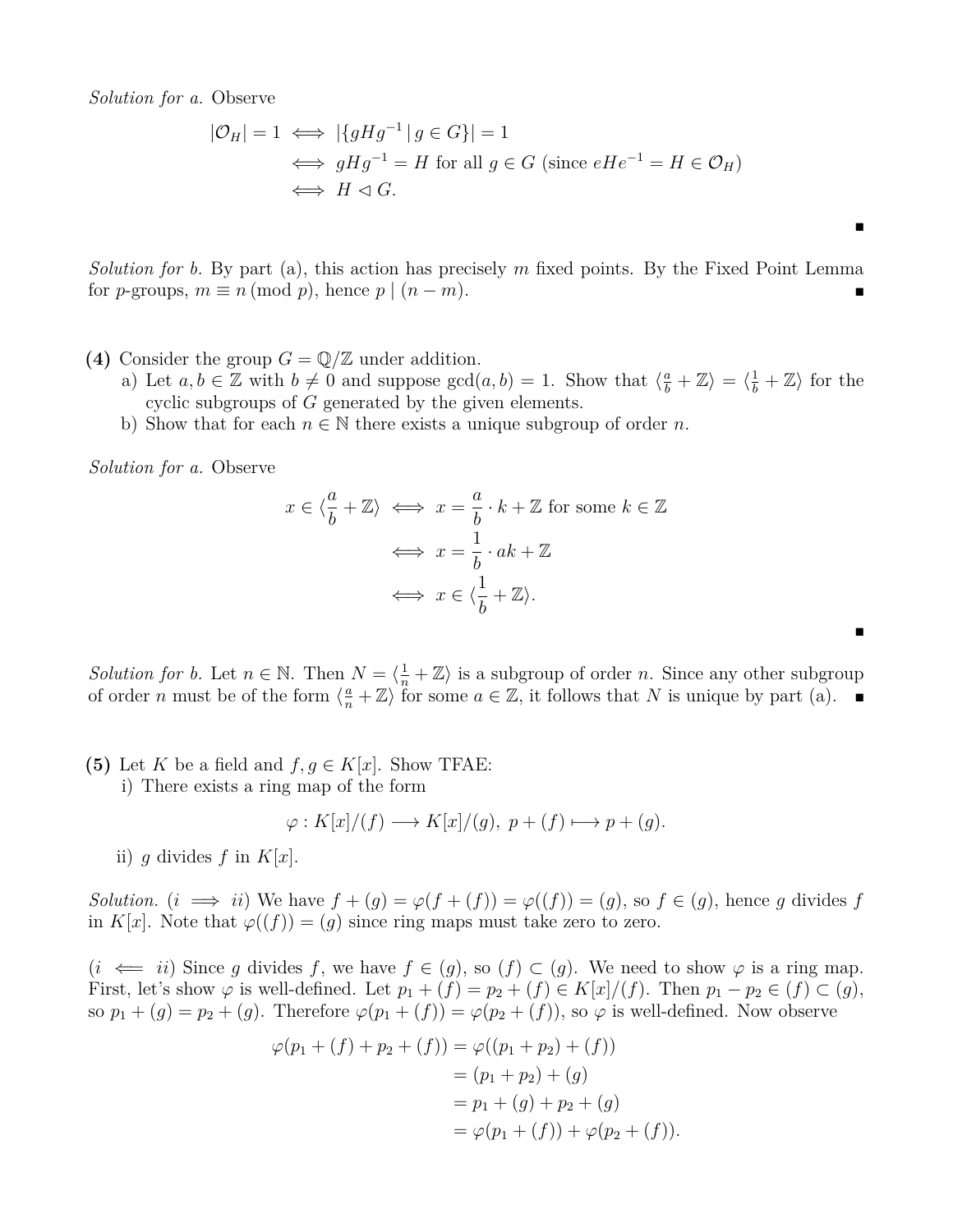Furthermore,

$$
\varphi((p_1 + (f))(p_2 + (f))) = \varphi(p_1p_2 + (f))
$$
  
=  $p_1p_2 + (g)$   
=  $(p_1 + (g))(p_2 + (g))$   
=  $\varphi(p_1 + (f))\varphi(p_2 + (f)).$ 

Therefore  $\varphi$  is a ring map.

**(6)** Consider the ring  $\mathbb{Z}[i]$  of Gaussian integers, and let f be the ring map

$$
f: \mathbb{Z} \longrightarrow \mathbb{Z}[i]/(3+2i), c \longmapsto c + (3+2i).
$$

Show the following.

a) *f* is surjective.

b) ker  $f = 13\mathbb{Z}$ .

c)  $|\mathbb{Z}[i]/(3+2i)| = 13$ .

*Solution for a.* Let  $a + bi + (3+2i) \in \mathbb{Z}[i]/(3+2i)$ . Let  $x = a + bi$ , and we want to find a  $c \in \mathbb{Z}$  such that *x*+(3+2*i*) = *c*+(3+2*i*). This happens when *x*−*c* ∈ (3+2*i*). Write *x*−*c* = (*a*−*c*)+*bi* = *d*+*bi*. We have thus reduced the problem to finding a suitable  $d \in \mathbb{Z}$  for which  $d + bi \in (3 + 2i)$ . Note that  $d + bi \in (3 + 2i)$  if and only if  $\frac{d + bi}{3 + 2i} \in \mathbb{Z}[i]$ . Computation gives

$$
\frac{d+bi}{3+2i} = \frac{d+bi}{3+2i} \cdot \frac{3-2i}{3-2i} = \frac{3d+2b+(3b-2d)i}{13} \in \mathbb{Q}[i].
$$

In order for the above quantity to live in  $\mathbb{Z}[i]$  rather than  $\mathbb{Q}[i]$ , we must have 13 | 3*d* + 2*b* and 13 |  $3b - 2d$ . If 13 divides both of these numbers, it will divide their sum, namely  $5b + d$ . Let's pick  $d = 13 - 5b$ . Then

$$
3d + 2b = 3(13 - 5b) + 2b = 3 \cdot 13 - 15b + 3b = 3 \cdot 13 - 13b,
$$

which is clearly divisible by 13. Furthermore, we have

$$
3b - 2d = 3b - 2(13 - 5b) = 3b - 2 \cdot 13 + 10b = 13b - 2 \cdot 13,
$$

which is also divisible by 13. We have therefore found  $d \in \mathbb{Z}$  such that  $x - c = (a - c) + bi =$  $d + bi \in (3 + 2i)$ . Hence f is surjective.

*Solution for b.* Let  $a \in \text{ker } f$ . Then  $a + (3 + 2i) = (3 + 2i)$ , so  $a \in (3 + 2i)$ . Therefore  $a =$  $(r + si)[3 + 2i]$  for some  $r, s \in \mathbb{Z}$ . We have

$$
a = (r + si)[3 + 2i] = 3r + 2ir + 3si - 2s = 3r - 2s + (2r + 3s)i,
$$

so  $2r+3s = 0$  and  $3r-2s = a$ . Then  $s = -(2/3)r$ , so  $3r+(4/3)r = a$ . Therefore  $13r = 3a$ , so  $13 | a$ , hence  $a \in 13\mathbb{Z}$ . This shows ker  $f \subset 13\mathbb{Z}$ . For the reverse inclusion, let  $b \in 13\mathbb{Z}$ , so  $b = 13w$  for some  $w \in \mathbb{Z}$ . We have  $f(b) = f(13w) = 13w + (3+2i)$ , and we want  $f(b) = (3+2i)$ . This happens precisely when  $13w \in (3 + 2i)$ , so we need to find a  $c + di \in \mathbb{Z}[i]$  such that  $13w = (c + di)[3 + 2i]$ . Expanding, we obtain

$$
13w = (c + di)[3 + 2i] = 3c + 2ci + 3di - 2d = 3c - 2d + (2c + 3d)i,
$$

so  $2c+3d = 0$  and  $3c-2d = 13w$ . Then  $d = -(2/3)c$ , so  $3c+(4/3)c = 13w$ . Therefore  $13c = 3.13w$ , so  $c = 3w$  (Z is an integral domain). It then follows that  $d = -(2/3)c = -(2/3)3w = -2w$ . This shows that  $c, d \in \mathbb{Z}$ , so  $b = 13w = (c + di)[3 + 2i] \in (3 + 2i)$ . Hence ker  $f = 13\mathbb{Z}$ .

*Solution for c.* By the FIT,  $\mathbb{Z}/13\mathbb{Z} \cong \mathbb{Z}[i]/(3+2i)$ , so  $|\mathbb{Z}[i]/(3+2i)| = 13$ .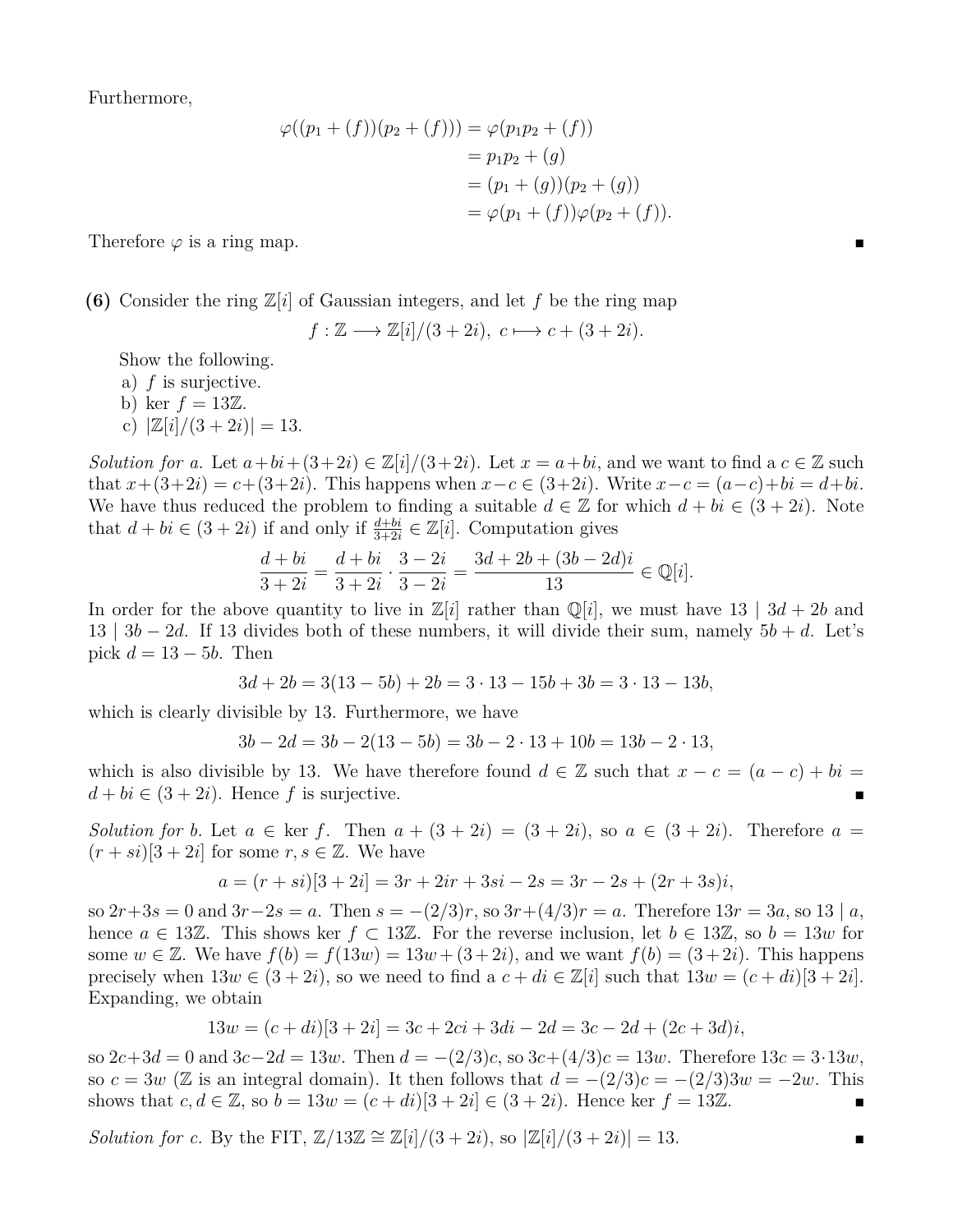**(7)** Let  $[K : F] = n$  and let  $a \in K$  such that there exist automorphisms  $\sigma_1, \ldots, \sigma_n \in \text{Aut}(K/F)$ with  $\sigma_i(a) \neq \sigma_j(a)$  whenever  $i \neq j$ . Show  $K = F(a)$ .

*Solution.* Since  $K/F$  is finite, it is algebraic. So the minimal polynomial  $m_a(x) \in F[x]$  for *a* exists. Write  $m_a(x) = x^k + \lambda_{k-1}x^{k-1} + \ldots + \lambda_0$  where  $\lambda_i \in F$ . Then we have

$$
m_a(\sigma_i(a)) = \sigma_i(a)^k + \lambda_{k-1}\sigma_i(a)^{k-1} + \ldots + \lambda_0
$$
  
=  $\sigma_i(a^k + \lambda_{k-1}a^{k-1} + \ldots + \lambda_0)$   
=  $\sigma_i(0)$   
= 0.

Thus each  $\sigma_i(a)$  is also a root of  $m_a(x)$ , so  $k = \deg(m_a(x)) \geq n$ . This means  $[F(a): F] \geq n$ , so

$$
n = [K : F] = [K : F(a)][F(a) : F] \ge [K : F(a)]n,
$$

hence  $[K : F(a)] = 1$ . This happens precisely when  $K = F(a)$ , as desired.

(8) Consider the field extension  $\mathbb{F}_{5^4}/\mathbb{F}_5$ .

- a) Determine the number of elements  $a \in \mathbb{F}_{5^4}$  such that  $\mathbb{F}_{5^4} = \mathbb{F}_5(a)$ .
- b) Determine the number of irreducible polynomials of degree 4 in  $\mathbb{F}_5[x]$ .

*Solution for a.* Any  $a \in \mathbb{F}_{5^4}$  will satisfy  $\mathbb{F}_{5^4} = \mathbb{F}_5(a)$  if and only if *a* does not lie in a proper subfield. This is because if *a* did lie in some proper subfield, the most it could generate is that proper subfield. Since  $\mathbb{F}_{5^2}$  is the largest proper subfield, there are  $5^4 - 5^2 = 625 - 25 = 600$  such values of  $a$ .

*Solution for b.* Each irreducible polynomial over  $\mathbb{F}_5$  of degree 4 will have 4 distinct roots out of the 600 we found in part (a). This is because adjoining a root of an irreducible polynomial of degree 4 generates a degree 4 extension, namely  $\mathbb{F}_{5^4}$ . So we can group the 600 elements from part (a) into 150 groups of 4, where the elements of each group have the same minimal polynomial. Thus there are 150 minimal polynomials of degree 4 in  $\mathbb{F}_5[x]$ , and since there are 4 choices for the leading coefficient, there are 600 total irreducible polynomials of degree 4 in  $\mathbb{F}_5[x]$ .

- **(9)** Denote by *Z<sup>n</sup>* the cyclic group of order *n*.
	- a) Find a field extension  $K/\mathbb{Q}$  such that  $Gal(K/\mathbb{Q}) \cong Z_5$ .
	- b) Let  $L = K(\sqrt{2})$ . Argue that  $L/\mathbb{Q}$  is Galois and determine the cardinality of Gal $(L/\mathbb{Q})$ .
	- c) Give the isomorphism type of the Galois group  $Gal(L/\mathbb{Q})$  and describe the automorphisms explicitly.

*Solution for a.* Let  $\zeta_{11}$  be a primitive  $11^{th}$  root of unity. Then  $\mathbb{Q}(\zeta_{11})/\mathbb{Q}$  is a Galois extension of degree  $\varphi(11) = 10$ , and has Galois group Gal( $\mathbb{Q}(\zeta_{11})/\mathbb{Q} \cong Z_{10}$ . Since  $Z_{10}$  is abelian, every subgroup is normal. Thus  $Z_2$  is a normal subgroup of  $Z_{10}$  corresponding to a Galois extension *K*/**Q** with Gal(*K*/**Q**) ≅  $Z_{10}/Z_2 \cong Z_5$ .  $\cong$  *Z*<sub>5</sub>. ■

*Solution for b.* Since *K* is Galois over  $\mathbb{Q}$ , we know *K* is the splitting field of a separable polynomial  $f(x) \in \mathbb{Q}[x]$ . Since  $[K : \mathbb{Q}] = 5$  and  $[\mathbb{Q}(\sqrt{2}) : \mathbb{Q}] = 2$ , we must have  $[K \cap \mathbb{Q}(\sqrt{2}) : \mathbb{Q}] = 1$ . Therefore  $2 \notin K$ . Thus  $K(\sqrt{2})$  is the splitting field of the separable polynomial  $f(x)(x^2-2) \in \mathbb{Q}[x]$ , hence is Galois over  $\mathbb{Q}$ . Finally,  $[L : \mathbb{Q}] = 5 \cdot 2 = 10$ , so  $|\text{Gal}(L/\mathbb{Q})| = 10$ .